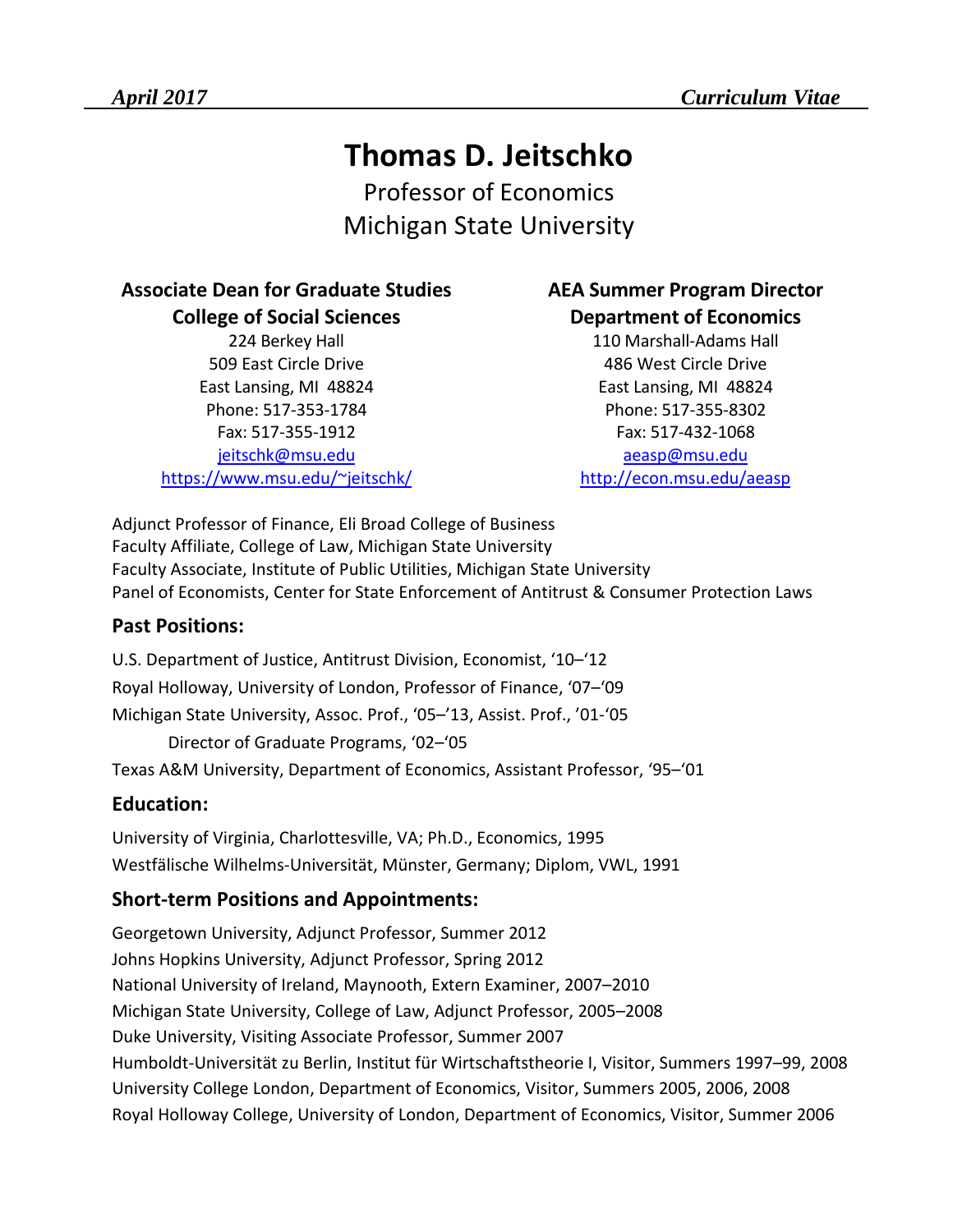#### **Areas of Expertise:**

Industrial Organization; Law and Economics; Antitrust and Consumer Protection Learning and Information; Applied Game Theory; Applied Theory Behavioral, Experimental and Socio-Economics

#### **NSF Grants:**

- ["Collaborative Research: Summer Training Program to Broaden Participation in Graduate](https://www.nsf.gov/awardsearch/showAward?AWD_ID=1560846&HistoricalAwards=false)  [Education in Economics"](https://www.nsf.gov/awardsearch/showAward?AWD_ID=1560846&HistoricalAwards=false) (NSF #144187); PI, \$2,075,528, 2016-21
- ["EARS: Efficient Spectrum Allocation Auctions in Secondary Markets with Dynamic Random Supply](http://nsf.gov/awardsearch/showAward?AWD_ID=1547015&HistoricalAwards=false)  [and Demand,](http://nsf.gov/awardsearch/showAward?AWD_ID=1547015&HistoricalAwards=false)" (NSF #1547015), co-PI, \$500,000, 2015-18.
- ["Broadening Participation in Economics"](https://www.nsf.gov/awardsearch/showAward?AWD_ID=1650013&HistoricalAwards=false) (NSF #1650013); PI, \$266,053; (transfer grant) 2016-17

#### **Journal Publications:**

- ["Bundling and Joint Marketing by Rival Firms,](http://www.dice.hhu.de/fileadmin/redaktion/Fakultaeten/Wirtschaftswissenschaftliche_Fakultaet/DICE/Discussion_Paper/144_Jeitschko_Jung_Kim.pdf)" with Yeonjei Jung and Jaesoo Kim; *Journal of Economics and Management Strategy*, forthcoming, 2017.
- ["Bid and Time Truthful Online Auctions in Dynamic Spectrum Markets,](http://ieeexplore.ieee.org/document/7856937/)" with Chowdhury Sayeed Hyder and Li Xiao; *IEEE Transactions on Cognitive Communications and Networking*, 3(1), 82-96, March 2017.
- ["Endogenous Entry in Markets with Unobserved](http://onlinelibrary.wiley.com/doi/10.1111/joie.12113/full) Quality," with Anthony Creane; *Journal of Industrial Economics*, LXIV(3), 494–519, September 2016.
- ["Exporting to Bypass Weak Institutions,](http://www.sciencedirect.com/science/article/pii/S0014292116000027)" with Anthony Creane; *European Economic Review*, 83, 185–197, April 2016.
- ["Incongruities of Real and Intellectual Property: Economic Concerns in Patent-Policy and Practice,](http://digitalcommons.law.msu.edu/lr/vol2015/iss2/13/)" *Michigan State Law Review*, 2015(2), 831–844, 2015.
- ["Economic security and democratic capital: Why do some democracies survive and others fail,](http://www.sciencedirect.com/science/article/pii/S2214804314000238)" with Susan Linz, Jose Noguera and Anastasia Semykina, *Journal of Behavioral and Experimental Economics*, 50, 13–28, June 2014.
- ["On the Challenges Facing Patent Pooling in Biotechnology,](http://nopr.niscair.res.in/bitstream/123456789/27800/1/JIPR%2019%282%29%20113-122.pdf)" with Nanyun Zhang, *Journal of Intellectual Property Rights*, 19(2) 113–122, March 2014.
- ["Adverse Effects of Patent Pooling on Product Development and Commercialization,](http://www.degruyter.com/view/j/bejte.2014.14.issue-1/bejte-2013-0038/bejte-2013-0038.xml?format=INT)" with Nanyun Zhang, *B. E. Journal of Theoretical Economics*, 14(1), 27–57, 2014.
- ["Signaling, Learning and Screening Prior to Trial: Informational Implications of Preliminary](http://jleo.oxfordjournals.org/cgi/content/full/ews015?ijkey=MxOebzs5WbXR1nN&keytype=ref)  [Injunctions,](http://jleo.oxfordjournals.org/cgi/content/full/ews015?ijkey=MxOebzs5WbXR1nN&keytype=ref)" with Byung-Cheol Kim, *Journal of Law, Economics, and Organization*, 29(5), 1085–1113, 2013.
- ["NYSE Changing Hands: Antitrust and the attempted acquisition of an erstwhile monopolist,](http://www.omicsgroup.org/journals/nyse-changing-hands-antitrust-and-attempted-acquisitions-of-an-erstwhile-monopoly-2168-9458-2-109.pdf)" *Journal of Stock and Forex Trading*, 2(2), 1–6, 2013.
- ["Signaling in Deterministic](http://www.sciencedirect.com/science/article/pii/S016726811100285X) and Stochastic Settings," with Hans Normann, *Journal of Economic Behavior and Organization*, 82(1), 39–55, April 2012.
- ["The Impact of E-Auctions in Adjusting Procurement Strategies for Specialty Coffee,](http://onlinelibrary.wiley.com/doi/10.1111/j.1744-7976.2010.01191.x/abstract)" with Laura Donnet and Dave Weatherspoon, *Canadian Journal of Agricultural Economics*, 59(1), 63–86, March 2011.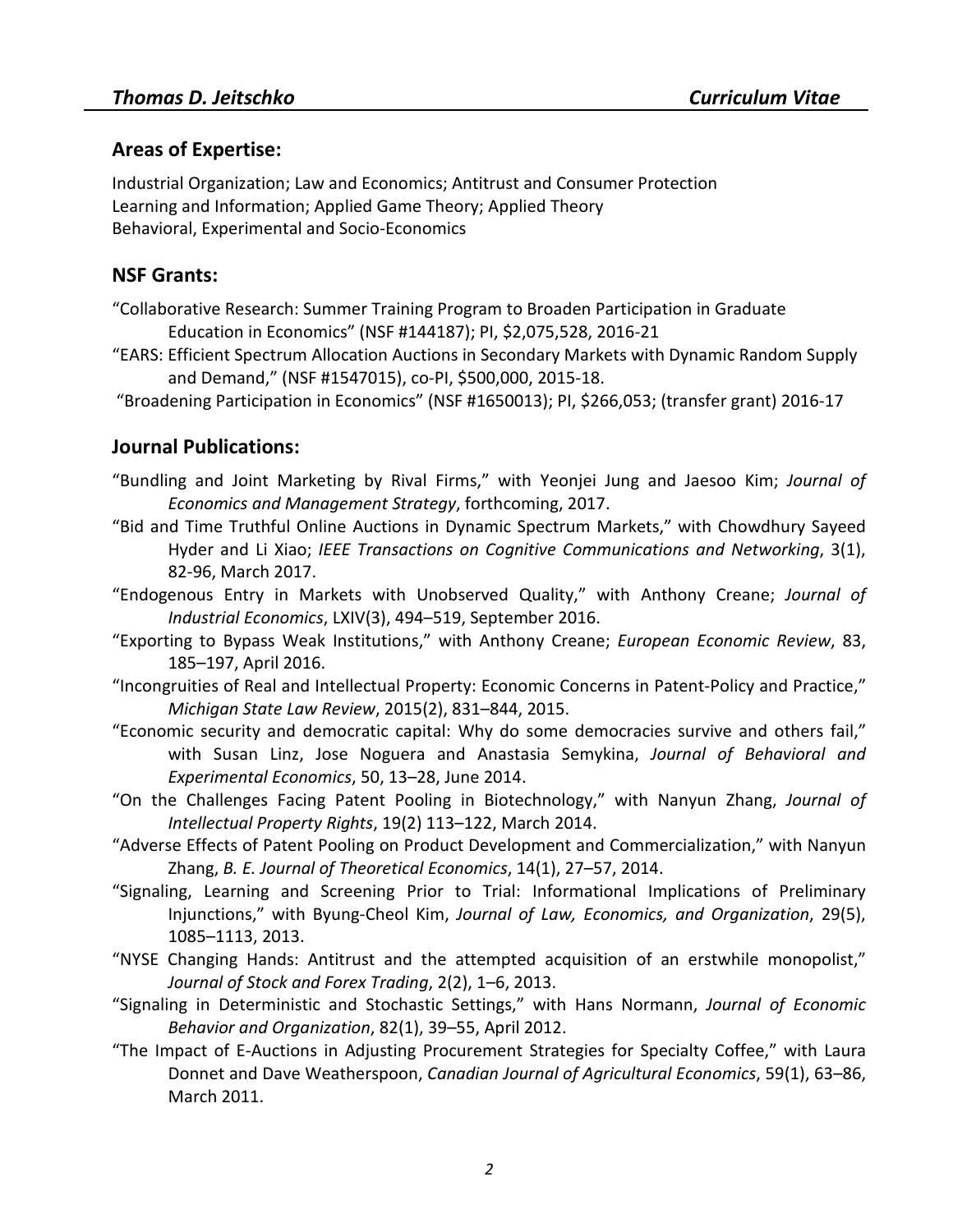- ["Signal Jamming in a Sequential Auction,](http://dx.doi.org/10.1016/j.econlet.2010.04.008)" with Wei Ding and Elmar Wolfstetter, *Economics Letters*, 108(1), 58–61, July 2010.
- ["Love Thy Neighbor as Thyself: Community Formation and the Church,](http://papers.ssrn.com/sol3/papers.cfm?abstract_id=923086)" with Thomas DeLeire, Seamus O'Connell, and Rowena Pecchenino, *Faith and Economics*, 55, 19–56, Spring 2010.
- ["Entry and Bidding in Common and Private Value Auctions with an Unknown Number of Rivals,](http://www.springerlink.com/content/v2r45178l1854365/?p=c2e1edaf466241f09561b819d3762dd8&pi=3)" with Dakshina De Silva and Georgia Kosmopoulou, *Review of Industrial Organization*, special issue on Public-Private Agreements, Competition, and Institutions, 35(1–2), 73–93, September 2009.
- ["Having Life More Abundantly: Caring for the Body, Mind, and Spirit,](http://www.gordon.edu/ace/pdf/F&ESpr09Jeitschkoetal.pdf)" with Seamus O'Connell and Rowena Pecchenino, *Faith and Economics*, 53, 1–33, Spring 2009.
- ["The Effect of Capitalization on Bank Risk in the Presence of Regulatory and Managerial Moral](http://papers.ssrn.com/sol3/papers.cfm?abstract_id=1126108)  [Hazards,](http://papers.ssrn.com/sol3/papers.cfm?abstract_id=1126108)" with Shin Dong Jeung, *The IUP Journal of Bank Management*, 12(2), 7–31, May 2008.
- ["Identity, Collective Beliefs, and the Allocation of Resources,](http://www.esr.ie/Vol39_1/03%20Jeitschko.pdf)" with Seamus O'Connell and Rowena Pecchenino, *Economic and Social Review*, 39(1), 39–54, Spring 2008.
- ["A Snapshot of Advances in and Applications of Auctions Research"](http://berkeleymath.com/Documents/AERBSI01.pdf) *Applied Economics Research Bulletin*, 2(1), 1–8, March 2008.
- ["Auction Hosting Site Pricing and Market Equilibrium with Endogenous Bidder and Seller](http://dx.doi.org/10.1016/j.ijindorg.2007.04.010)  [Participation,](http://dx.doi.org/10.1016/j.ijindorg.2007.04.010)" with George Deltas, *International Journal of Industrial Organization*, 25(6), 1190–1212, December 2007.
- ["Do Well-Capitalized Banks Take More Risk? Evidence from the Korean banking system,](http://www.palgrave-journals.com/jbr/journal/v8/n4/abs/2350054a.html)" with Shin Dong Jeung; *Journal of Banking Regulation*; 8(4), 291–315, August 2007.
- ["Averting Economic Collapse and the Solipsism Bias,](http://dx.doi.org/10.1016/j.geb.2005.10.003)" with Antonio Guarino and Steffen Huck, *Games and Economic Behavior*, 57(2), 264–285, November 2006.
- ["Do you want fries with that? An exploration of serving size, social welfare, and our waistlines,](http://www3.interscience.wiley.com/journal/120806759/abstract)" with Rowena Pecchenino, *Economic Inquiry*, 44(3), 442–450, July 2006.
- ["Gluttony and Sloth: Symptoms of Trouble or Signs of Bliss?—A Theory of Choice in the Presence of](http://www.bepress.com/bejeap/contributions/vol5/iss1/art6)  [Behavioral Adjustment Costs,](http://www.bepress.com/bejeap/contributions/vol5/iss1/art6)" with Heather Bednarek and Rowena Pecchenino, *B. E. Journal of Economic Analysis & Policy*, 5(1), Art. 6, February 2006.
- ["Entry Deterrence under Financial Intermediation with Private Contracts and Hidden Information,](http://dx.doi.org/10.1007/s10058-005-0128-8)" with Neelam Jain and Leonard Mirman, *Review of Economic Design,* 9(3), 203–225, August 2005.
- ["Stochastic Synergies in Sequential Auctions,](http://dx.doi.org/10.1016/j.ijindorg.2005.01.003)" with Dakshina De Silva and Georgia Kosmopoulou, *International Journal of Industrial Organization,* 23(3–4), 183–201, April 2005.
- ["Incentives for Risk-Taking in Banking: A Unified Approach,](http://dx.doi.org/10.1016/j.jbankfin.2004.05.028)" with Shin Dong Jeung, *Journal of Banking and Finance*, 29(3), 759–777, March 2005.
- ["Entry Deterrence under Agency Constraints,](http://www.ijbe.org/table%20of%20content/pdf/vol2-3/vol2-3-02.PDF)" with Neelam Jain and Leonard Mirman, *International Journal of Business and Economics*, 2(3), 179–195, December 2003.
- ["Financial Intermediation and Entry-Deterrence,](http://dx.doi.org/10.1007/s00199-002-0351-2)" with Neelam Jain and Leonard Mirman, *Economic Theory*, 22(4), 793–815, November 2003.
- ["Strategic Experimentation in Financial Intermediation with Threat of Entry,](http://dx.doi.org/10.1023/A:1021070405196)" with Neelam Jain and Leonard Mirman, *Annals of Operations Research*, 114(1–4), 203–227, August 2002.
- ["Scale Economies and the Dynamics of Recurring Auctions,](http://www3.interscience.wiley.com/journal/120806523/abstract)" with Elmar Wolfstetter, *Economic Inquiry*, 40(3), 403–414, July 2002.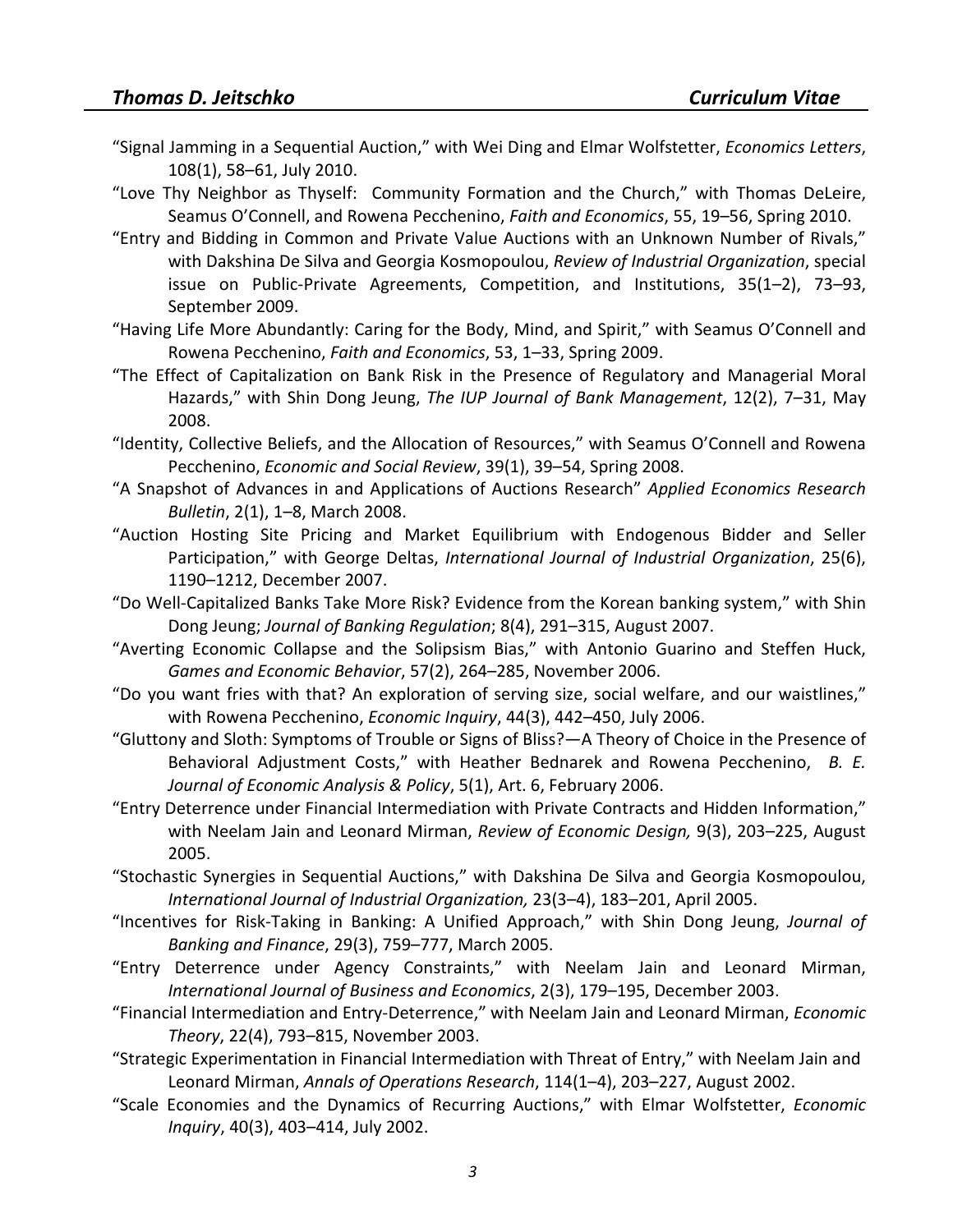- ["The Simple Analytics of Information and Experimentation in Dynamic Agency,](http://dx.doi.org/10.1007/s001990000156)" with Leonard Mirman and E. Salgueiro, *Economic Theory*, 19(3), 549–570, April 2002.
- ["Information and Experimentation in Short-Term Contracting,](http://dx.doi.org/10.1007/PL00004215)" with Leonard Mirman, *Economic Theory*, 19(2), 311–331, February 2002.
- "Issues in Price Discrimination [A Comment on and Addendum to 'Teaching Price](http://www.jstor.org/stable/1061521)  [Discrimination',](http://www.jstor.org/stable/1061521)" *Southern Economic Journal*, 68(1), 178–186, July 2001.
- ["Financial Intermediation and Entry-Deterrence: A survey,](http://economicsbulletin.vanderbilt.edu/2001/volume12/EB-01L10001A.pdf)" with Neelam Jain and Leonard Mirman, *Economics Bulletin*, 12(1), 1–13, June 2001.
- ["Local Discouragement and Global Collapse: A Theory of Coordination Avalanches,](http://links.jstor.org/sici?sici=0002-8282%28200103%2991%3A1%3C208%3ALDAGCA%3E2.0.CO%3B2-H)" with Curtis Taylor, *American Economic Review*, 91(1), 208–224, March 2001.
- ["Auctions when Bidders Prepare by Investing in Ideas,](http://dx.doi.org/10.1016/S0165-1765(00)00217-2)" with Elmar Wolfstetter, *Economics Letters,*  68(1): 61–66, July 2000.
- ["Equilibrium Price Paths in Sequential Auctions with Stochastic Supply,](http://dx.doi.org/10.1016/S0165-1765(99)00066-X)" *Economics Letters*, 64(1): 67–72, July 1999.
- ["Learning in Sequential Auctions,](http://links.jstor.org/sici?sici=0038-4038%28199807%2965%3A1%3C98%3ALISA%3E2.0.CO%3B2-T)" *Southern Economic Journal*, 65 (1): 98–112, July 1998.

#### **Published Conference Proceedings:**

- ["Truthful Online Double Auctions with Real-time Stochastic Arrival of Demand and Supply,](http://ieeexplore.ieee.org/document/7568591/)" with Chowdhury Hyder and Li Xiao, IEEE*, 25th International Conference on Computer Communication and Networks, ICCCN*, 1-9, August 2016.
- ["Bid and Time Strategyproof Online Spectrum Auctions with Dynamic User Arrival and Dynamic](http://ieeexplore.ieee.org/document/7568496/)  [Spectrum Supply,](http://ieeexplore.ieee.org/document/7568496/)" with Chowdhury Hyder and Li Xiao, IEEE, *25th International Conference on Computer Communication and Networks, ICCCN*, 1-9, August 2016.
- ["Towards a Truthful Online Spectrum Auction with Dynamic Demand and Supply,](http://ieeexplore.ieee.org/xpl/abstractAuthors.jsp?arnumber=7357478)" with Chowdhury Sayeed Hyder and Li Xiao; *IEEE Military Communications Conference Proceedings*, 413–418, October 2015.
- ["Sequencing of Vertical Research Joint Venture Size,](http://www.ipedr.com/vol39.htm)" with Nakarin Amarase, *International Proceedings of Economics Development and Research*, 39, 31–35, June 2012.

#### **Working Papers and Work in Progress:**

- ["Platform Competition with Endogenous Homing,](http://econstor.eu/bitstream/10419/103651/1/80327095X.pdf)" with Mark Tremblay; DICE Discussion Paper No. 166, November 2014.
- ["Information Acquisition, Signaling, and Learning in Duopoly,](http://www.dice.hhu.de/fileadmin/redaktion/Fakultaeten/Wirtschaftswissenschaftliche_Fakultaet/DICE/Discussion_Paper/230_Jeitschko_Liu_Wang.pdf)" with Ting Liu and Tao Wang; DICE Discussion Paper No. 230, October, 2016.
- "Welfare Effects of Certification under Latent Adverse Selection," with Anthony Creane and Kyoungbo Sim
- "Repeated Procurement and Regulation under Imperfect Observability: The Dynamics of Incentive Contracts Revisited"
- "Using Rules-of-Thumb: Sophisticated v. Simple Mixing in 2x2 Randomly Matched Games," with Christian Alcocer
- "Soft Transactions," with C. Oscar Lau
- "Zero-Rating and Vertical Content Foreclosure," with Soo Jin Kim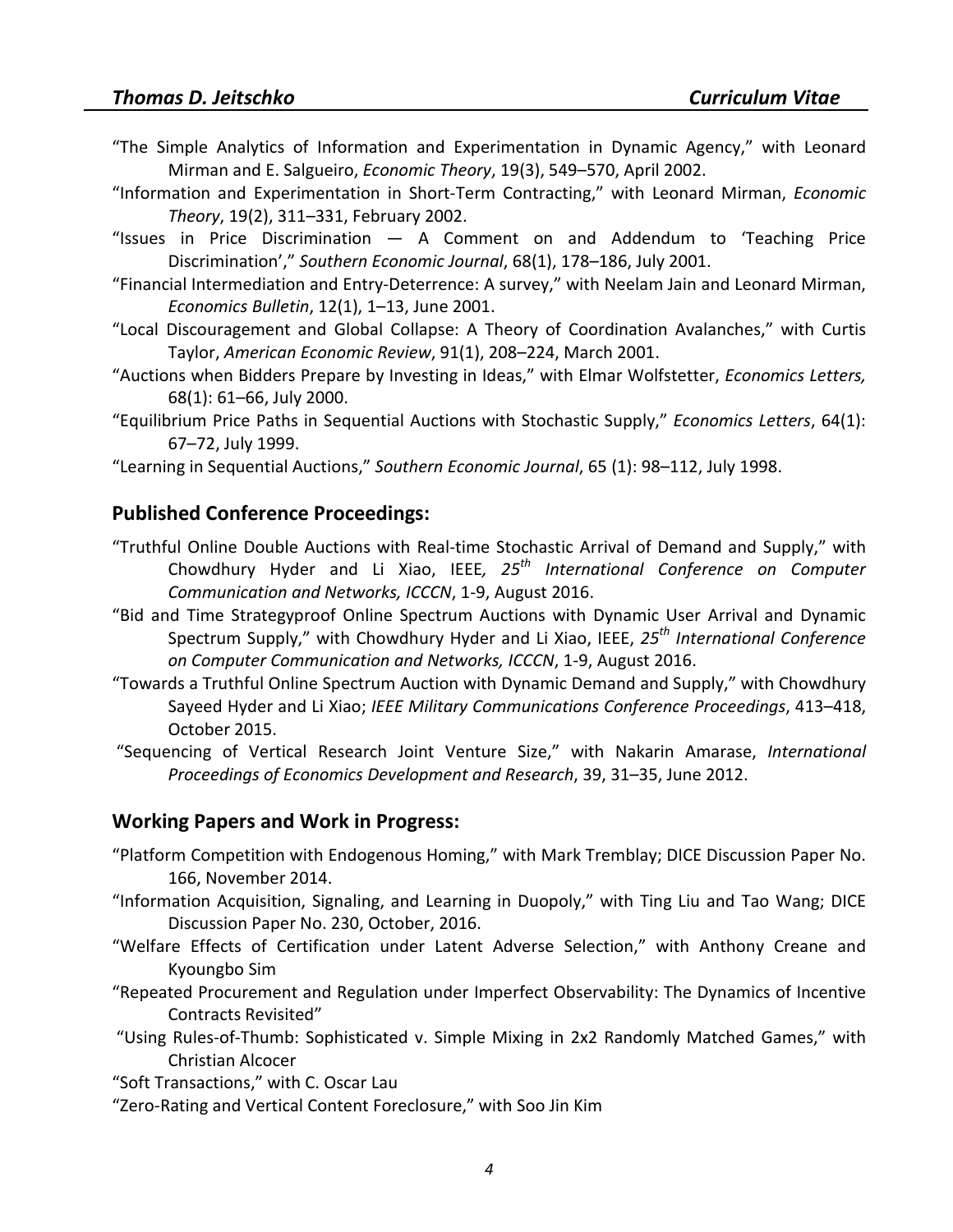#### **Book Reviews and Other Publications:**

- Review of "*[Common Value Auctions and the Winner's Curse](http://dx.doi.org/10.1080/00346760600712063)*" by J. Kagel and D. Levin, Eds., *Review of Social Economy*, 65(2): 245–248, June 2007.
- Review of "*The Dynamics of German Industry: Germany's Path toward the New Economy and the American Challenge.*" by Abelshauser, *Review of Social Economy*, 66(2): 259–262, 6/2008
- Review of *["Economic Compulsion and Christian Ethics: New Studies in Christian Ethics,"](http://www.informaworld.com/smpp/content~db=all~content=a902345267)* and "*God [and the Evil of Scarcity: Moral Foundations of Economic Agency,"](http://www.informaworld.com/smpp/content~db=all~content=a902345267)* both by A. Barrera, with R. Pecchenino, *Review of Social Economy*, 66(3): 397–402, September 2008.
- "The Encyclopedia of Capitalism," Hussain, ed. (Facts on File, NY, 2004); *James Mirlees, Paul Samuelson, Michael Spence; Market Power, Monopoly, Rationing*; and with M. J. Troy: *John Q. Adams, Chester A. Arthur, James Buchanan, Calvin Coolidge, Millard Fillmore, James Garfield, Ulysses Grant, William Harrison, Andrew Johnson, Abraham Lincoln, James Madison, William McKinley, James Monroe, Franklin Pierce; American Civil War, American Revolution, Marshall Plan*.
- "The Encyclopedia of World Poverty," Odekon, M., ed. (Sage Publ, CA, 2006); with M. J. Troy, *Millard Fillmore Administration, James Garfield Admin., Ulysses Grant Adm., William Harrison Admin., Andrew Jackson Admin., Andrew Johnson Admin., Lyndon Johnson Admin., James Madison Admin., James Monroe Admin., Franklin Pierce Admin., George Gilder, Hugo Black,* and *Age Discrimination.*

#### **Administrative Conference and Workshop Attendances:**

Academic Advancement Network, "Crucial Accountability," MSU, March 2017

Council for Advancement and Support of Education (CASE), Development for Deans and Academic Leaders, Ft. Myers, FL, February 2017

Council of Colleges of Arts and Sciences (CCAS), 51<sup>st</sup> Annual Meeting, San Diego, November 2016 Faculty and Organizational Development, "Building Capacity for Resilience," MSU, September 2016 American Economic Association Summer Pipeline Conference, MSU, July 2016

Train the Trainer, Racial Literacy in Relationships: Identifying and Reducing Racial Threat in Face-to-Face (FTF) Encounters, MSU, June 2016

Faculty and Organizational Development, "Lead Change," MSU, February 2016

Diversity in the Economics Profession, Board of Governors of the Federal Reserve & AEA Committee on the Status of Minority Groups in the Economics Profession, San Francisco, January 2016

National Summit on Diversity in the Economics Profession, Federal Reserve Board, D.C., Oct. 2014 American Economic Association Summer Pipeline Conference, Albuquerque, NM, July 2014

Second NSF Social, Behavioral and Economic Sciences Alliance for Graduate Education and the Professoriate (AGEP) Meeting, Santa Barbara, CA, May 2007

California Forum for Diversity in Graduate Education, UC Santa Barbara, April 2007

Michigan AGEP Fall Conference: "Diversity in the Classroom," Wayne State, October 2006

NSF Evaluation Capacity Workshop for the Social, Behavioral and Economic Sciences AGEP; AAAS; Washington D.C., October 2006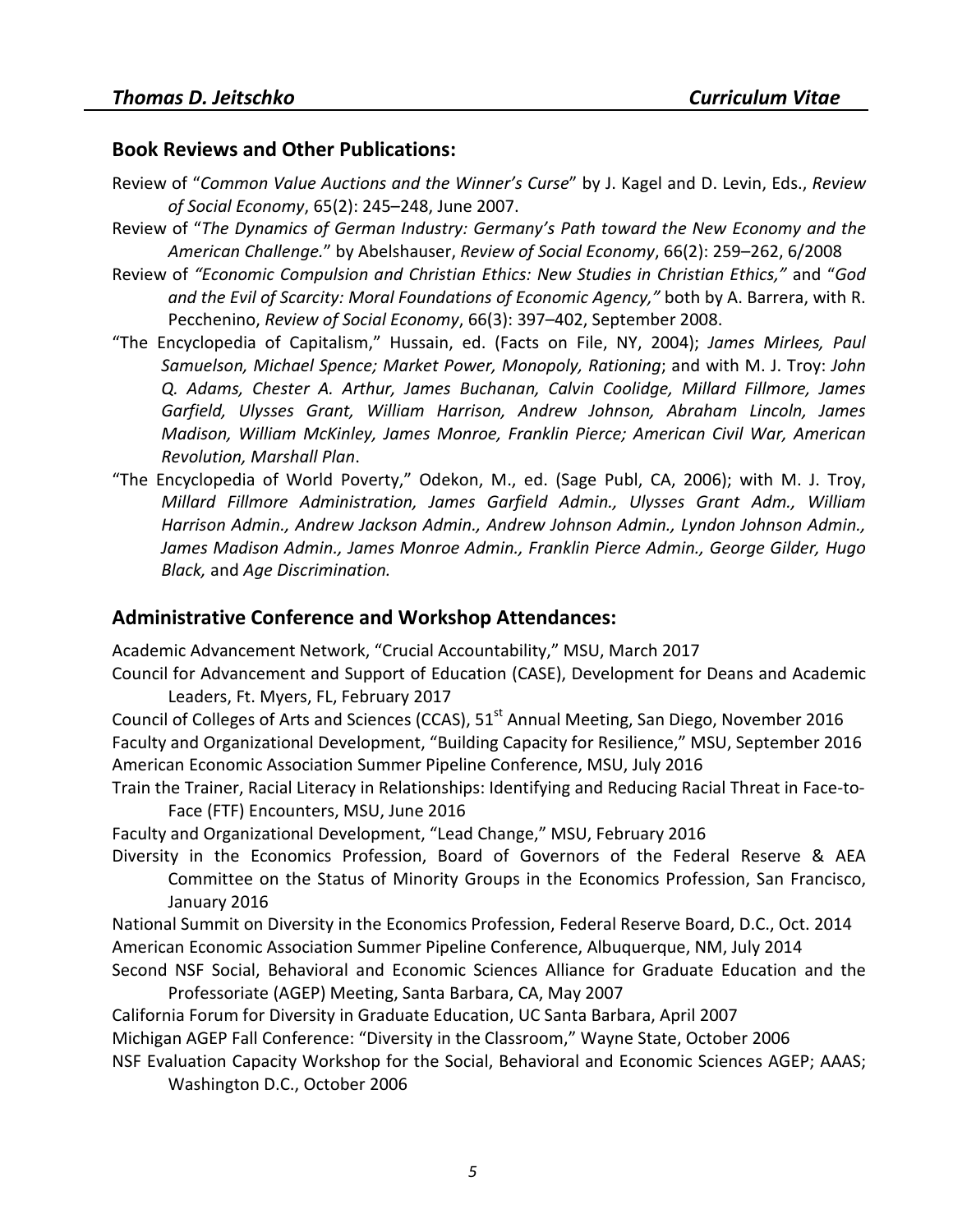#### **Select Editorial Responsibilities:**

*[Journal of Economic Behavior and Organization](http://www.journals.elsevier.com/journal-of-economic-behavior-and-organization/)*, Associate Editor, 2011–present *[International Journal of Industrial Organization](http://www.elsevier.com/wps/find/journaldescription.cws_home/505551/description#description)*, Associate Editor, 2008–present *[Journal of Behavioral and Experimental Economics](http://www.journals.elsevier.com/journal-of-socio-economics/)*, Editorial Board Member, 2014-present *[Applied Economics Research Bulletin](http://berkeleymath.com/BerkeleyJournal.aspx)*, Associate Editor, 2007– 2011, Co-Editor 2011–present *[Journal of Socio-Economics](http://www.journals.elsevier.com/journal-of-socio-economics/)*, Editorial Board Member, 2013-2014 *[Economics](http://www.economics-ejournal.org/)*, Associate Editor, 2007– 2012

#### **Special Issue Editor:**

[Theoretical, Empirical and Experimental Research on Auctions](http://berkeleymath.com/Documents/AERBSPI.pdf)*. Applied Economics Research Bulletin*, Volume 2, Special Issue I, March 2008.

[Game Theoretic Analyses of](http://www.mdpi.com/journal/games/special_issues/multi_sided_markets) Multi-sided Markets, *Games,* Special Issue, Spring 2016

#### **Reviewing:**

Agencies: NSF (US); SSHRC (Canada); ANR (France); DFG (Germany); ESRC (UK); NOW (Netherlands) Universities:

| City University, Hong Kong                | National University of Ireland, Maynooth    |
|-------------------------------------------|---------------------------------------------|
| Claremont McKenna                         | University of Oklahoma                      |
| <b>Clarke University</b>                  | Sao Paulo School of Economics - FGV         |
| Colby College                             | <b>SUNY Stony Brook</b>                     |
| <b>Gulf University Science &amp; Tech</b> | Swarthmore College                          |
| Illinois Institute of Technology          | University of Tennessee (Department Review) |
| University of Kentucky                    | <b>Tulane University</b>                    |
| University of Melbourne                   | University of Western Ontario               |
|                                           |                                             |

Journals:

| Amer. Econ. Rev.                  | Europ. Econ. Rev.           | J. Ind. Econ.              |
|-----------------------------------|-----------------------------|----------------------------|
| Amer. Econ. J. Micro              | Games & Econ. Behav.        | J. Inst. Theoretical Econ. |
| <b>Annals Operations Research</b> | Info. Econ. & Policy        | J. Law, Econ., Organ.      |
| Applied Econ. Research Bulletin   | Int. Econ. Rev.             | J. Polit. Economy          |
| Applied Stoch. Models Bus.& Ind.  | Int. Game Theory Rev.       | J. Public Econ.            |
| B.E. J. Econ. Analysis & Policy   | Int. J. Bus. & Econ.        | J. Soc. Econ.              |
| B.E. J. Theoretical Econ.         | Int. J. Game Theory         | J. Stock Forex Trad.       |
| Can. J. Econ.                     | Int. J. Ind. Organ.         | <b>Management Science</b>  |
| Contemporary Econ. Pol.           | Int. Rev. Econ. & Fin.      | Managerial Dec. Econ.      |
| Econometrica                      | J. Banking Finance          | Open Bus. J.               |
| Econ. Inquiry                     | J. Banking Regulation       | Oxford Econ. Pap.          |
| Econ. Iss.                        | J. Econ. Behav. & Organ.    | RAND J. Econ.              |
| Econ. J.                          | J. Econ. Bus.               | Recent Patents Comp. Sc.   |
| Econ. Modelling                   | J. Econ. Dyn. & Control     | Rev. Econ. Stud.           |
| Econ. Theory                      | J. Econ. Theory             | Southern Econ. J.          |
| <b>Economics</b>                  | J. Econ. & Manage. Strategy | <b>Utilities Policy</b>    |
| Emerg. Markets, Fin. & Trade      | J. Fin. Stab.               |                            |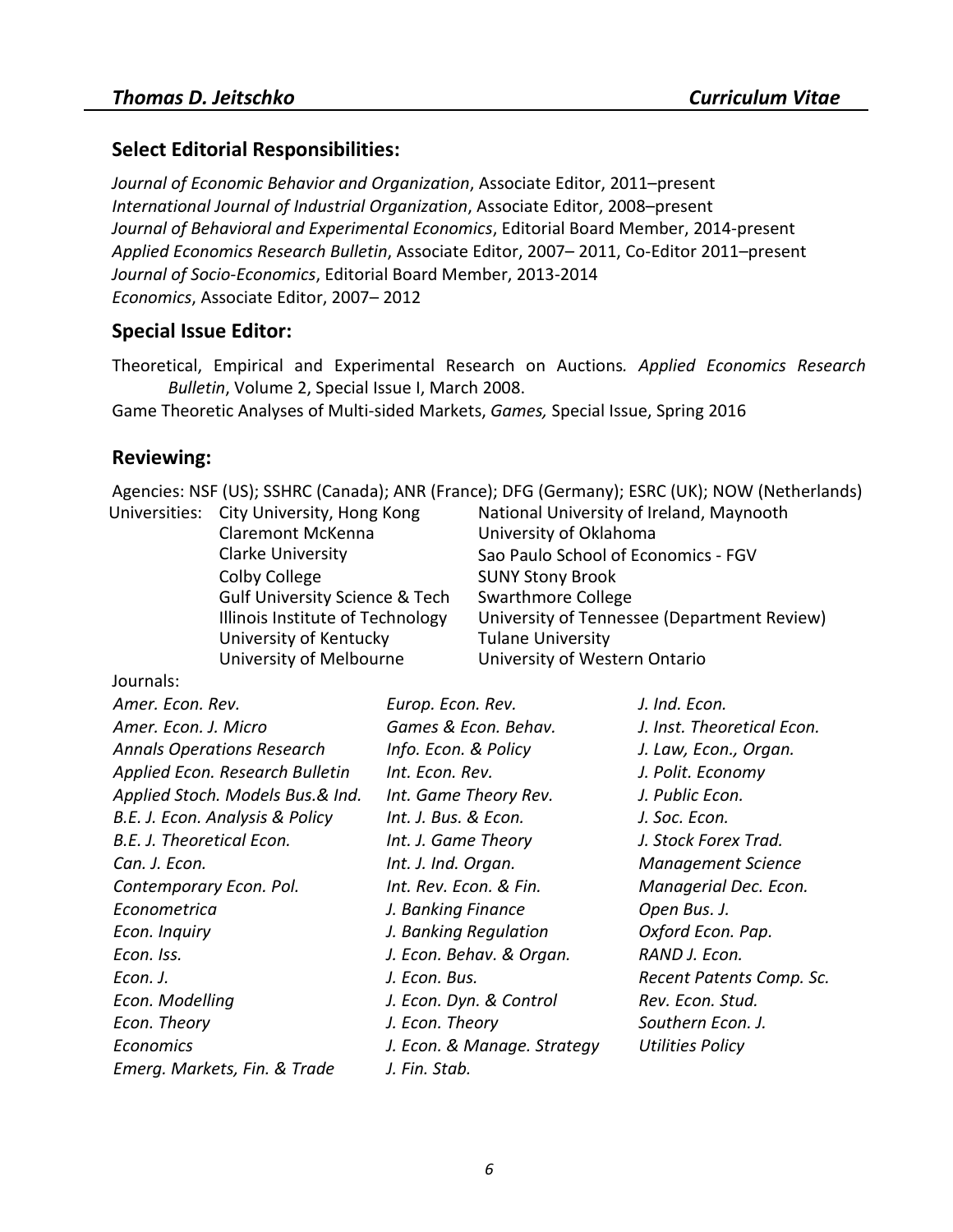#### **Teaching:**

- Graduate Economics: Game Theory; Industrial Organization; Mathematical Economics; Law and Economics; Antitrust and Regulation
- Other Graduate Teaching: Analytical Methods for Lawyers: Game Theory and the Law; Managerial Economics (MBA); Public Policy: Regulation, Consumer Protection, and Antitrust
- Undergraduate Economics: Microeconomics (all levels, large & honors sections); Law & Economics; Industrial Organization; Managerial Economics; Mathematical Economics
- Other Undergraduate Teaching: Finance and Information; Game Theory and the Social Sciences

## **Ph.D. Committees Chaired:**

Pallavi Pal, Ph.D. cand, Economics, Michigan State University

- Andrew Withers, Ph.D. cand, Economics, Michigan State University
- Hyunsoo Kim, Ph.D. cand Economics, (co-chair with J. Choi) Michigan State University
- Christian Alcocer, Economics, Ph.D., 2016, "Three Essays in Mixed Strategies" Initial Position: Pontificia Universidad Javeriana, Colombia, Assistant Professor
- Mark Tremblay, Ph.D., 2016, "Essays on Platforms and Two-Sided Markets" Initial Position: McMaster University, Post-doctoral fellow
- C. Oscar Lau, Ph.D. 2012, "Three Essays in Applied Economic Theory" Initial Position: Massey University, New Zealand, lecturer
- Nakarin Amarase, Ph.D. 2012, "Formation and Sequencing of Vertical Research Joint Ventures" Initial Position: Assistant Vice President, Analytics, TMB Bank, Bangkok
- Nanyun Zhang, Ph.D. 2006, "Inter-Firm Asset Pooling in Technology Generation and Transfer" Initial Position: Towson University, Maryland, assistant professor
- Pedro Almoguera, Ph.D. 2006 (co-chair with A. Herrera), "Theoretical and Empirical Studies in Strategic Pricing;" Initial Position: Federal Communication Commission, Washington, D.C.
- Saharat "Oak" Pongsree, Ph.D. 2006, (co-chair with R. Pecchenino) "Learning and Experimentation in Dieting and Health;" Initial Position: Wesley College, Delaware, assistant professor
- Shin Dong Jeung, Ph.D. 2003, "A Theoretical and Empirical Investigation of Banks' Risk-Taking Behaviors" Initial Position: Research Department, Financial Supervisory Service, Korea

## **Member of Ph.D. Committees:**

KyungHo Song, Economics, Michigan State University Soo Jin Kim, Ph.D. cand Economics, Michigan State University Nikolay Ushakov, Ph.D. cand Economics, Michigan State University Hang Zhou, Ph.D. cand Economics, Michigan State University Deanna Walker, Ph.D. cand. Economics, University of Western Ontario Kyoungbo Sim, Ph.D. cand, Economics, Michigan State University Seok Woo Lee, Ph.D. cand, Economics, Michigan State University Yungshin Jang, Ph.D. Economics, Michigan State University, 04/17 C. Sayeed Hyder, Ph.D. Computer Science & Engineering, Michigan State University, 05/16 Greg Wallsworth, Ph.D. Economics, Michigan State University 04/16 Yeonjei Jung, Ph.D., Economics Michigan State University, 04/14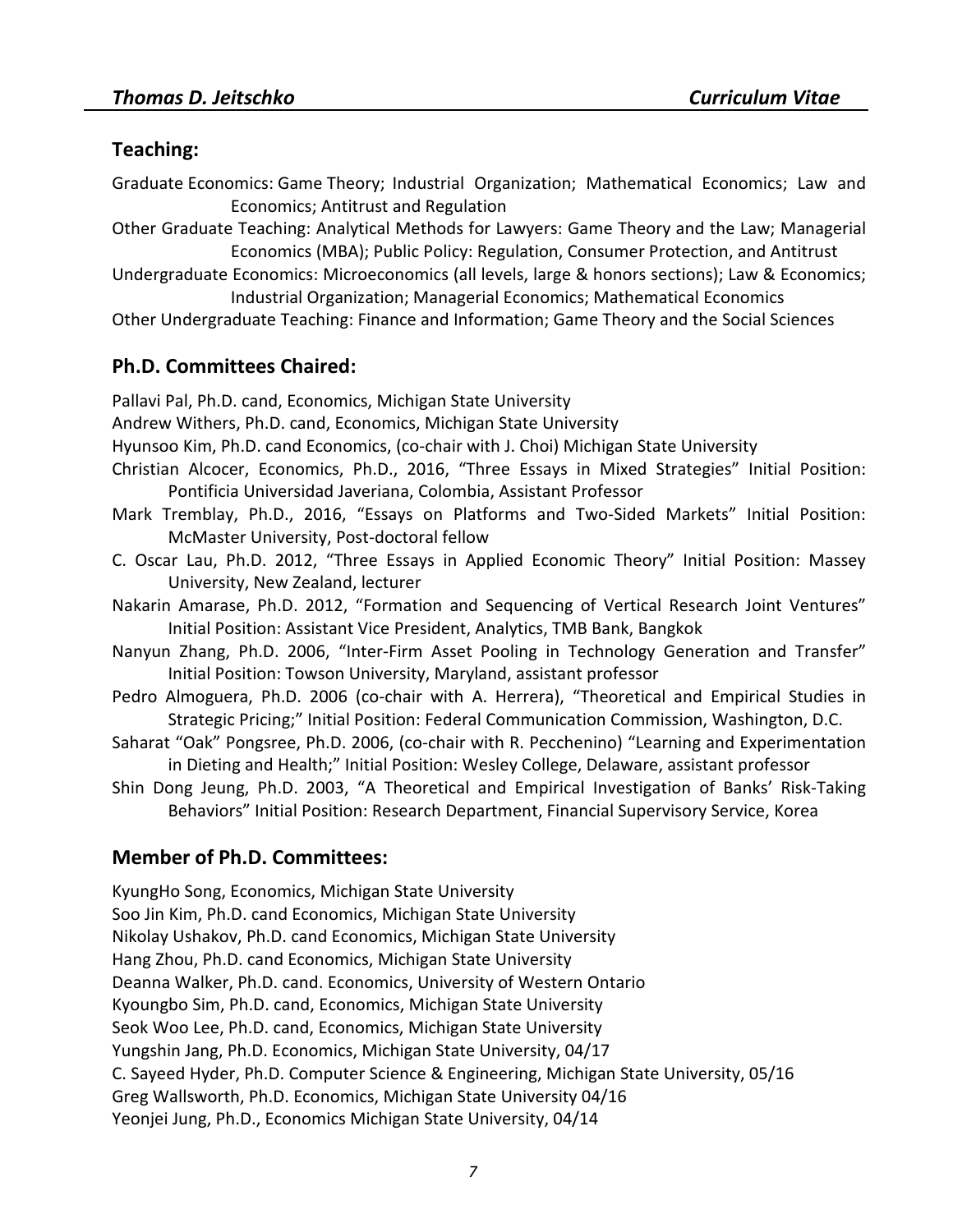Thasanee Satimanon, Ph.D., Agricultural Economics, Michigan State University 10/11 Jongwoo Park, Ph.D., Economics, Michigan State University, 6/11 Dong-Ryeol Lee, Ph.D., Economics, Michigan State University 11/10 Wei-Chih Chen, Ph.D., Economics, Michigan State University 06/09 Meng-Chi Tang, Ph.D., Economics, Michigan State University 05/09 Terry-Ann Craigie, Ph.D., Economics, Michigan State University 05/09 Tao Peng, Ph.D., Economics, Michigan State University, 04/08 Lebohang Lijane, Ph.D., Economics, Michigan State University, 08/07 Byung-Cheol Kim, Ph.D., Economics, Michigan State University, 07/07 M. Laura Donnet, Ph.D., Agricultural Economics, Michigan State University, 07/07 Kyonghwa Jeong, Ph.D., Economics, Michigan State University, 05/06 Vinit Jagdish, Ph.D., Economics, Michigan State University, 07/05 Ayman Reda, Ph.D., Economics, Michigan State University, 05/05 Pinar Ozbay, Ph.D., Economics, Michigan State University, 08/04 Sanghoo Bae, Ph.D., Economics, Michigan State University, 05/03 Timothy Mathews, Ph.D., Economics, State University of New York at Stony Brook, 11/01 Hilde Patron, Ph.D., Economics, Michigan State University, 08/01 John M. Wildenthal, Ph.D., Economics, Texas A&M University, 06/01

#### **Conference Organization:**

13<sup>th</sup> International IO Conference, Boston, MA, April 2015, program committee member 12<sup>th</sup> International IO Conference, Chicago, IL, April 2014, program committee member 11<sup>th</sup> International IO Conference, Boston, MA, May 2013, program committee member Midwest Economic Theory Meetings, Michigan State University, April 2013, program chair 10<sup>th</sup> International IO Conference, Arlington, VA, April 2012, program committee member  $9<sup>th</sup>$  International IO Conference, Boston, MA, April 2011, program committee member 8<sup>th</sup> International IO Conference, Vancouver, BC, April 2010, program committee member  $7<sup>th</sup>$  International IO Conference, Boston, MA, April 2009, program committee member  $6<sup>th</sup>$  International IO Conference, Arlington, VA, May 2008, program committee member 5<sup>th</sup> International IO Conference, Savannah, GA, April 2007, program committee member Midwest Economic Theory Meetings, Michigan State Univ., April 2006, program co-chair

#### **Recent Select Conference Participation:**

2<sup>nd</sup> European Networking and Training for National Competition Enforcers (ENTraNCE) Annual Conference, "Anti-Trust and Anti-Globalization," European University Institute, Florence, Italy, October 2017 (invited)

American Bar Association, Antitrust Law 2017 Spring Meeting, Washington DC, March 2017 25<sup>th</sup> International Conference, Computer Communication & Networks, IEEE, Hawaii August 2016 14<sup>th</sup> International IO Conference, Philadelphia, PA, April 2015, (program committee member)

- IPU Advanced Regulatory Studies Program: Ratemaking, Accounting, Finance, and Economics, Michigan State University, October 2015
- IPU Annual Regulatory Studies Program, Michigan State University, August 2015 (invited)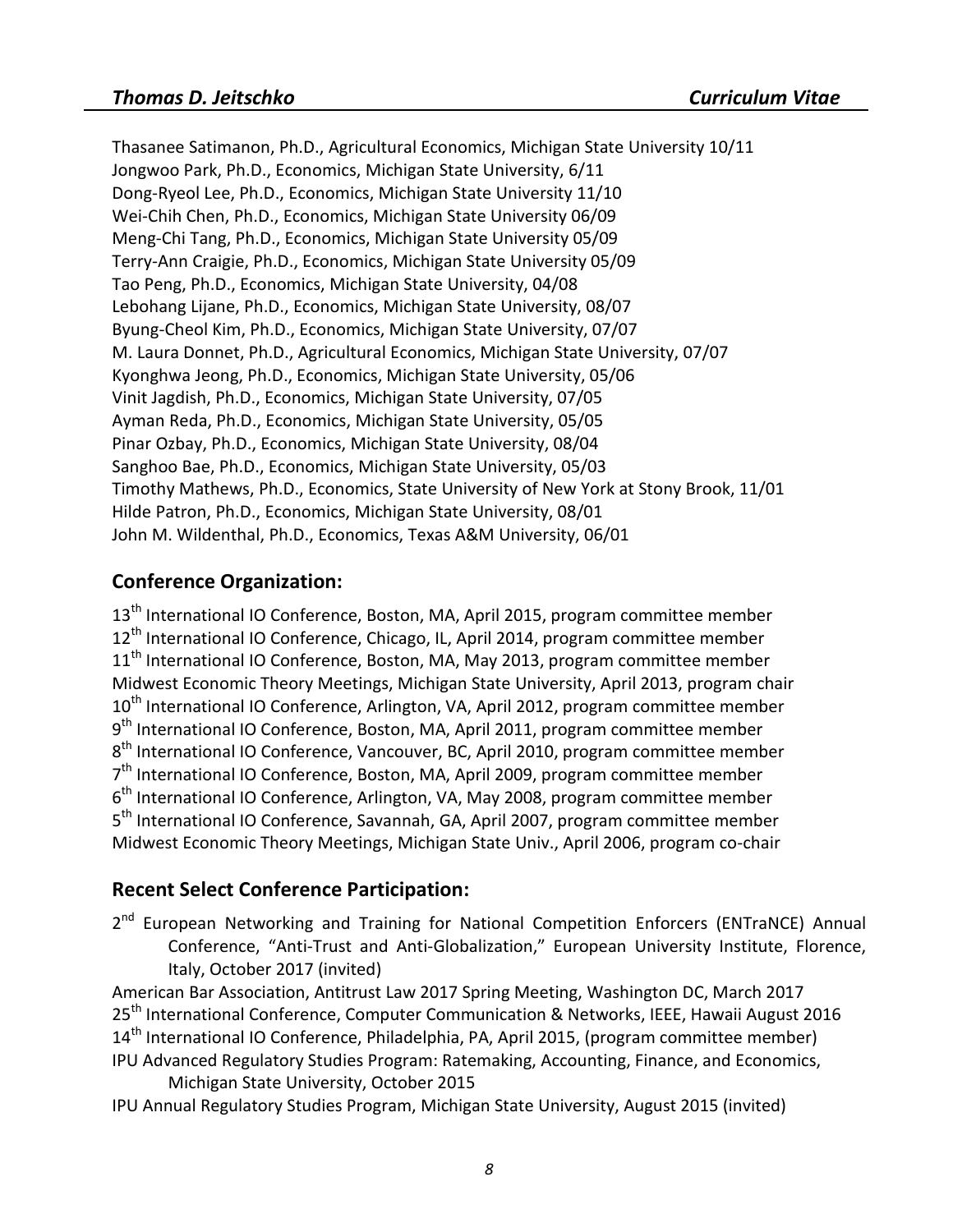Workshop of the DFG-ANR Project (German & French Research Community Project) "Competition and Bargaining in Vertical Chains," Düsseldorf, Germany, June 2015 (invited) 5<sup>th</sup> Annual Conference on Internet Search and Innovation, Searle, Chicago, June 2015 (invited) Bates White Antitrust Conference, Washington DC, June 2015 (invited) Conference on Auctions, Competition, Regulation, and Public Policy, Lancaster University Management School, Lancaster, U.K., May 2015 (invited) 13<sup>th</sup> International IO Conference, Boston, MA, April 2015, (program committee member) 15<sup>th</sup> Annual Loyola Antitrust Conference, Chicago, April 2015 (invited) Michigan State Law Review Public Domain Symposium: Law Generating Knowledge and Furthering Innovation in the Information Economy, East Lansing, October 2014 (invited panelist) 5<sup>th</sup> Annual Conference on Internet Search and Innovation, Searle, Chicago, June 2014 (invited) 14<sup>th</sup> Annual Loyola Antitrust Conference, Chicago, April 2014 (invited) 12<sup>th</sup> International IO Conference, Chicago, IL, April 2014 Workshop on Regulatory Environment and Institutions in Public Procurement, Rio de Janeiro, Brazil, March 2014 (invited) Workshop on Public Procurement and Concession Design, Sao Paulo, Brazil, March 2014 (invited)

#### **Recent Seminars, Research and other Presentations:**

Western Ontario University, London, ON, June 2017 McMaster University, Hamilton, ON, March 2017 University of Missouri, Columbia, MO, December 2016 University of Nebraska, Lincoln, NE, October 2016 Federal Trade Commission (FTC), Washington DC, July 2016 Government Accountability Office (GAO), Washington, DC, April 2016 Bates-White Economic Consulting, Washington, DC, April 2016 Federal Trade Commission (FTC), Washington DC, March 2016 U.S. Department of Justice, Antitrust Division, Washington DC, November, 2015 Federal Communications Commission (FCC), Washington DC, November 2015 University of Illinois, Champaign-Urbana, IL, September 2015 Indiana University-Purdue University Indianapolis, Indianapolis, November 2013 U.S. Department of Justice, Antitrust Division, Washington DC, October, 2013 State University of New York, Stony Brook, NY, September 2013 University of Georgia, Athens, GA, September 2013 U.K. Office of Fair Trading (OFT), London, July 2013 University of Heidelberg, Germany, July, 2013 Düsseldorf Institute of Competition Economics (DICE), Germany, April 2013 Claremont McKenna College, Claremont, CA, March, 2013 University of Kentucky, Lexington, KY, February 2013 Southern Methodist University, Dallas TX, January 2013 Texas A&M University, College Station, TX, January 2013 U.S. Department of Commerce, Bureau of Economic Analysis, Washington DC, June 2012 Santa Clara University, Santa Clara, CA, November 2011 U.S. Department of Justice, Antitrust Division, Washington, D.C., May 2011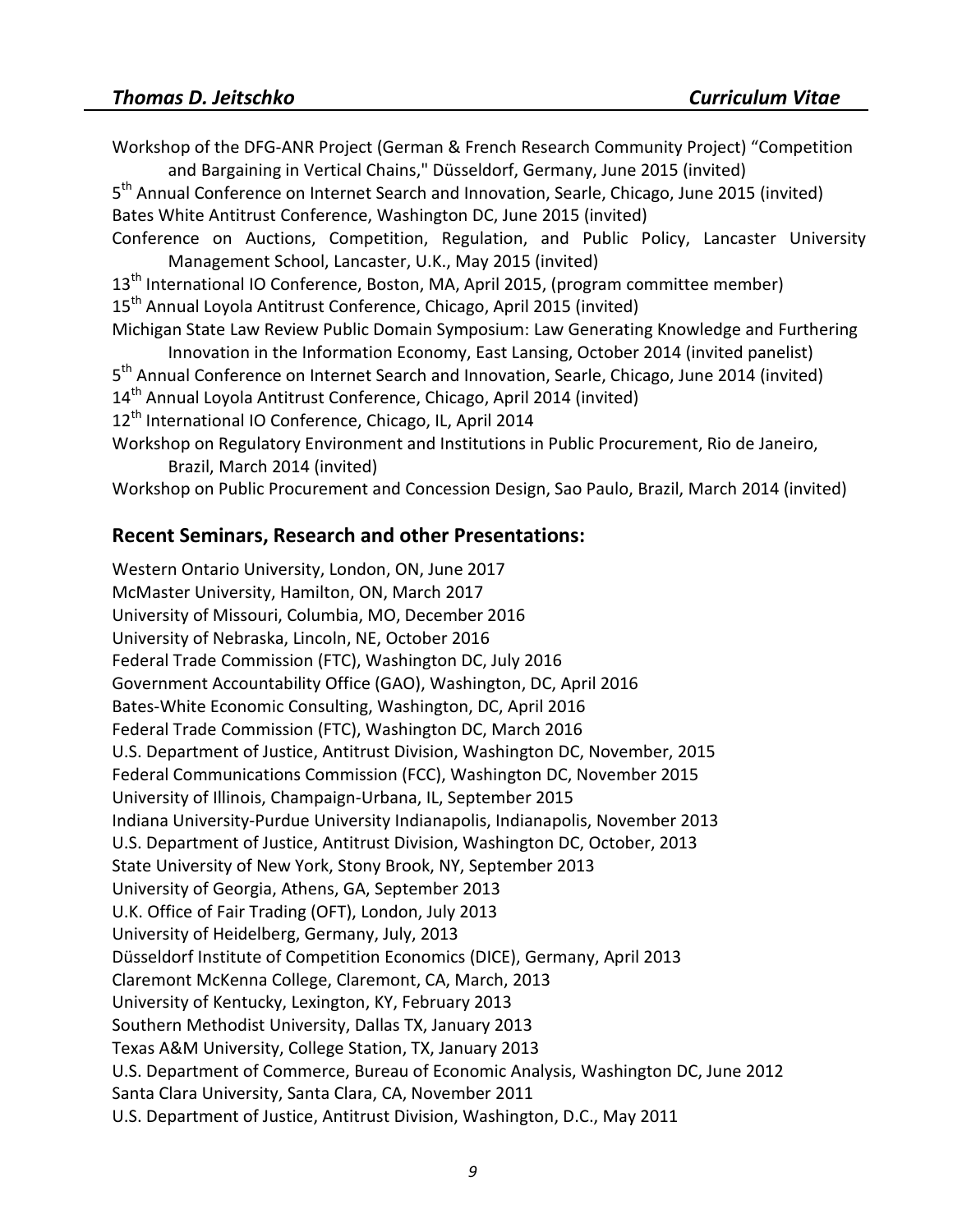George Mason University, School of Public Policy, February 2011 Federal Trade Commission (FTC), Washington D.C., December 2010 U.S. Department of Justice, Antitrust Division, Washington, D.C., October 2010 Georgetown University, Washington DC, September 2010 University of Virginia, Charlottesville, VA, September 2010 University of Rochester, Rochester, NY, March 2010 U.S. Department of Justice, Antitrust Division, Washington, D.C., February 2010 Kelly School of Business, Indiana University, IN, November 2009 Duke University, Chapel Hill, NC, October 2009 HEC Montreal Business School, QC, October 2009 Michigan State University, East Lansing, MI, September 2009 University of British Columbia, Vancouver, BC, March 2009 Humboldt University and Free University of Berlin, Germany, May 2008 City University, London, U.K., May 2008 Royal Holloway, University of London, U.K., February 2008 University of Edinburgh, U.K., February 2008 Oxford University, U.K., January 2008 National University of Ireland, Maynooth, November 2007

## **Presentations before Lay Groups and Media Engagements:**

- FeedNavigator, ["Land O'Lakes buys Ceres, focusses on forage development,](http://www.feednavigator.com/Manufacturers/Land-O-Lakes-buys-Ceres-focuses-on-forage-development)" interview on merger, June 28, 2016
- IMPACT89FM, ["The Undercurrent: for leisure,"](http://impact89fm.org/blog/s2e1-for-leisure/) interview about time allocation and happiness, (segment starts at 7:20, interview at 10:40, end 18:10) January 16, 2016
- WalletHub.com, ["2015's Most Diverse Cities in America," i](https://wallethub.com/edu/most-diverse-cities/12690/#thomas-d-jeitschko)nterview on the role of diversity in cities, May 16, 2015
- RIA Novosti/Rossiya Segodnya news agency (Moscow), ["JPMorgan Chase Bank Criminal](http://sputniknews.com/analysis/20141105/1014308931.html)  [Probe to Return Confidence in Financial Market,](http://sputniknews.com/analysis/20141105/1014308931.html)" interview on the USDOJ criminal investigation into ForEx trading, 5 November 2014.

Freakonomics Radio, background on the economics of tithing; April 2014

HuffPost Live: Recovering from a Holiday Hangover, hosted by Josh Zepps, Dec. 26, 2013

- Communications Daily, "Broadcaster Uncertainty Pervasive About Incentive Auction," 33(107), June 4, 2013
- Muskegon Community College, public lecture series, "Gluttony and Sloth: Symptoms of Trouble or Signs of Bliss," Muskegon, March 2007

## **Professional Service:**

Member of the CCAS 2017 Standing Committee on Research Institutions, 2016-present Member of the CCAS 2017 Standing Committee on Gender Issues, 2016-present Member of the CCAS 2017 Standing Committee on Assistant and Associate Deans, 2016-present Ex officio member, AEA Committee on the Status of Minority Groups in the Economics Profession, 2015-present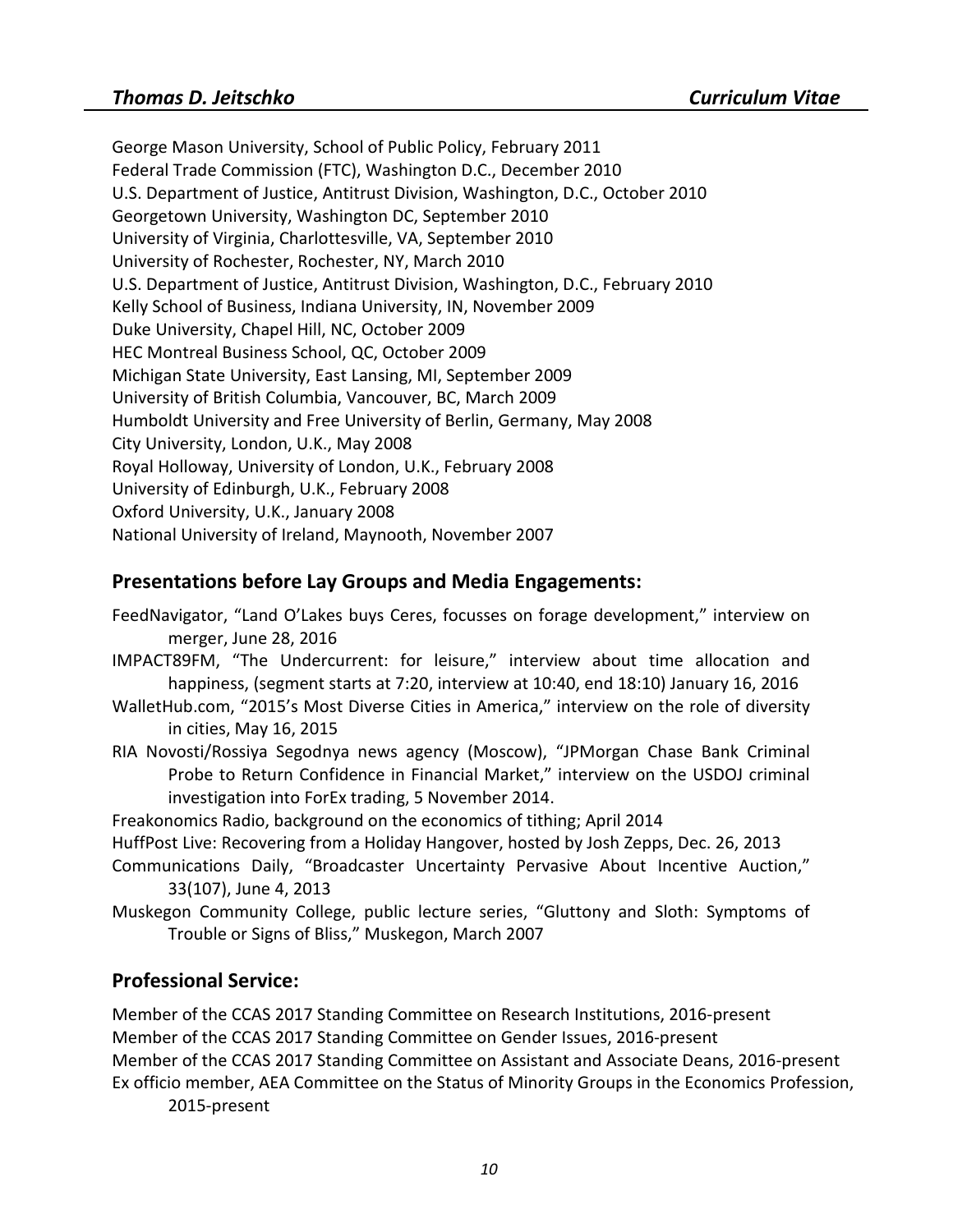| Panel of Economists, Center for State Enforcement of Antitrust & Consumer Protection Laws, 2014-<br>present                                                                                                                                                                                                                                                                                                                                                                                                                                                                                                                                                                                                                                                                                                                                     |
|-------------------------------------------------------------------------------------------------------------------------------------------------------------------------------------------------------------------------------------------------------------------------------------------------------------------------------------------------------------------------------------------------------------------------------------------------------------------------------------------------------------------------------------------------------------------------------------------------------------------------------------------------------------------------------------------------------------------------------------------------------------------------------------------------------------------------------------------------|
| European Networking and Training for National Competition Enforcers (ENTraNCE), Advisory<br>Council, European University Institute, Florence, Italy, October 2017                                                                                                                                                                                                                                                                                                                                                                                                                                                                                                                                                                                                                                                                               |
| University of Tennessee, Knoxville, Haslam College of Business, External Review of the Economics<br>Department, April 2016                                                                                                                                                                                                                                                                                                                                                                                                                                                                                                                                                                                                                                                                                                                      |
| National University of Ireland, Maynooth, Extern Examiner, 2007-2010                                                                                                                                                                                                                                                                                                                                                                                                                                                                                                                                                                                                                                                                                                                                                                            |
| <b>University Service:</b>                                                                                                                                                                                                                                                                                                                                                                                                                                                                                                                                                                                                                                                                                                                                                                                                                      |
| Panelist: "Learn at Lunch: Being an Ally When You're In the Majority," February, 2017<br>Co-Sponsored AGEP visit by Valerie Purdie-Vaughn, "From the Lab to the Classroom, Making<br>Research Relevant," October 2016<br>Panelist: "Academic Culture in American Higher Education," hosted by: Academic Advancement<br>Network, Office for Inclusion and Intercultural Initiatives and Ombudsperson, Sept., 2016<br>Member of the Provost's Ad Hoc Inclusive Curriculum Committee, Spring 2016<br>Member of the Diversity Research Network Focus Group, March 2016<br>Organized Amanda Bayer's visit to lead five workshops on inclusive teaching, March 2016<br>University Graduate Council, 2009<br>University Anti-Discrimination Judicial Board, 2006-2009<br>University Hearing Board, 2002-2009<br>University Awards Committee, 2006-2009 |
| University Appeals Board, 2002-2005<br>University Student Appeals Board, 2001-2003                                                                                                                                                                                                                                                                                                                                                                                                                                                                                                                                                                                                                                                                                                                                                              |
| <b>College Service:</b>                                                                                                                                                                                                                                                                                                                                                                                                                                                                                                                                                                                                                                                                                                                                                                                                                         |

Affirmative Action Advocate, Search Committee, Director, School of Planning, Design, and Construction, 2017 Member of the Strategic Planning Steering Committee, 2016-7 Center for Integrative Studies in the Social Sciences, Faculty Advisory Committee, Spring 2014 Provost Undergraduate Research Initiative, Grant Reviewer, Fall 2013 College Diversity Task Force 09/03–09/05 College Graduate Committee 08/02–08/05

## **Departmental Service:**

Ad Hoc, Chair of committee to attract the AEA summer program, 2006 and 2014 Ad Hoc, Committee to Self-Study the graduate program in anticipation of external review, 2014 Ad Hoc, Theory Recruitment Committee, Chair and Member, repeatedly Advisory Committee 2009/2010 Lead Faculty: Alliance for Graduate Education & the Professoriate (AGEP), 2006–2009 Committee to Evaluate the Advisory Committee, Member 2009 Graduate Instruction Committee Member, 2008–2010 Director of Graduate Programs, 2002–2005